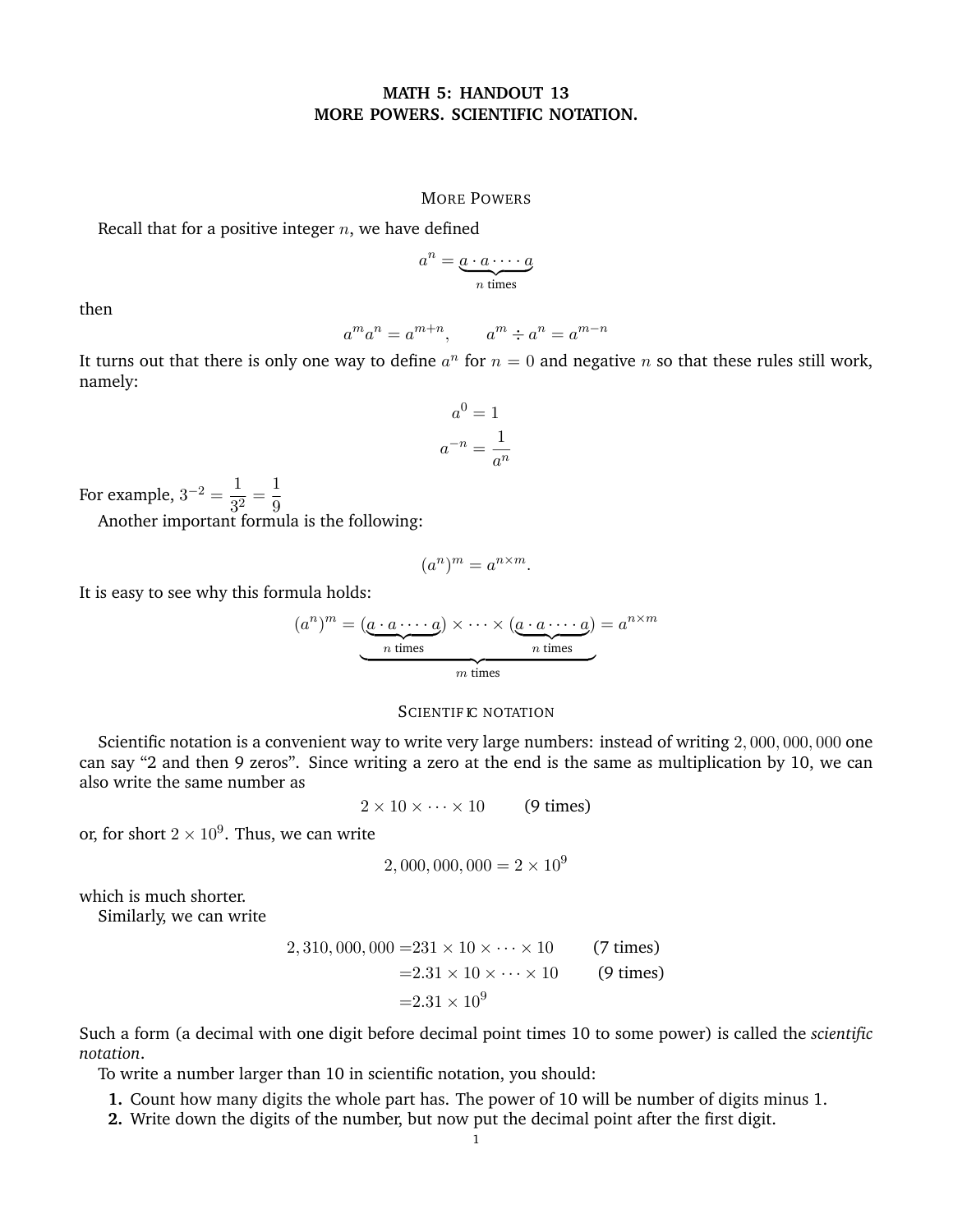# **Example:**

$$
3412000 = 3.412000 \times 10^6 = 3.412 \times 10^6
$$

In a similar way, scientific notation is very useful for very small numbers. For example, weight of one atom of hydrogen is about  $1.66 \times 10^{-24}$  gram — or

## 0*.*00000000000000000000000166 *gr*

### **CLASSWORK**

**1.** Simplify:

(a) 
$$
(2z^2 \cdot 3z^3 \cdot z)^2
$$
  
\n(b)  $\left(\frac{5g^4b^5}{4g^2b^3}\right)^3$   
\n(c)  $2x^2 \cdot x^3 - x^7 \div x^2$   
\n(d)  $\frac{(-ab)^8}{(ab)^2}$   
\n(e)  $\frac{18^{n+3}}{3^{2n+5} \cdot 2^{n-2}}$   
\n(f)  $\left(\frac{3ab^3}{15b}\right)^2 \cdot \frac{75c}{a^2b^6}$ 

2. Let 
$$
x = a^3 \cdot b^2
$$
,  $y = \frac{b^5}{a^2 c^4}$ , and  $z = \frac{c^3}{ab}$ . Express in terms of *a*, *b*, *c*:  
\n(a)  $xyz$  (b)  $x^2 y^3 z^4$  (c)  $\frac{xy}{z}$ 

### HOMEWORK

- **1.** If  $a = 2^{-13}3^9$ ,  $b = 2^{11}3^{-7}$ , what is the value of *ab*? of *a/b*?
- **2.** In how many zeroes does the number  $4^{15}5^{26}$  end?
- **3.** Simplify:

(a) 
$$
(4c^2 \cdot c^3)^3
$$
  
\n(b)  $\left(\frac{8dg^2}{3d^3g^4}\right)^3$   
\n(c)  $((x^2y)^3)^4$   
\n(d)  $\frac{26(a^2b)^4}{65a^3b^2c^3}$   
\n(e)  $\left(\frac{9a^7b^6}{45a^3b}\right)^4$   
\n(f)  $\left(\frac{3a^5b^2}{21ab}\right)^4 \cdot \frac{7^4}{a^{16}b^2}$ 

**4.** Let 
$$
x = a^3 \cdot b^2
$$
,  $y = \frac{b^5}{a^2 c^4}$ , and  $z = \frac{c^3}{ab}$ . Express in terms of *a*, *b*, *c*:  
\n(a)  $(xy)^2 z$  (b)  $\frac{x}{y}$  (c)  $\frac{x^3 y^2}{x^{3/2}}$ 

- **5.** Suppose \$100 is deposited into an account and the amount doubles every 8 years. How much will be in the account after 40 years? Express your answer using powers.
- **6.** At the beginning of an epidemic, 50 people are sick. If the number of sick people triples every other day, how many people will be sick at the end of 2 weeks? Express your answer using powers.
- **7.** About how many hydrogen atoms are there in one gram of hydrogen?
- **8.** Write the following numbers using scientific notation.
	- (a) the distance from Earth to Pluto is  $\approx$  7,527,000,000 km;
	- (b) the distance from Earth to the star Sirius is  $\approx 81,900,000,000,000$  km;
	- (c) the distance from Earth to Vega is  $\approx$  249,500,000,000,000 km;
	- (d) the distance from Earth to the Andromeda Nebula is  $\approx 2,000,000,000,000,000,000$  km.
	- (e) the area of the Pacific Ocean is  $\approx 178,684,000,000$  km<sup>2</sup>